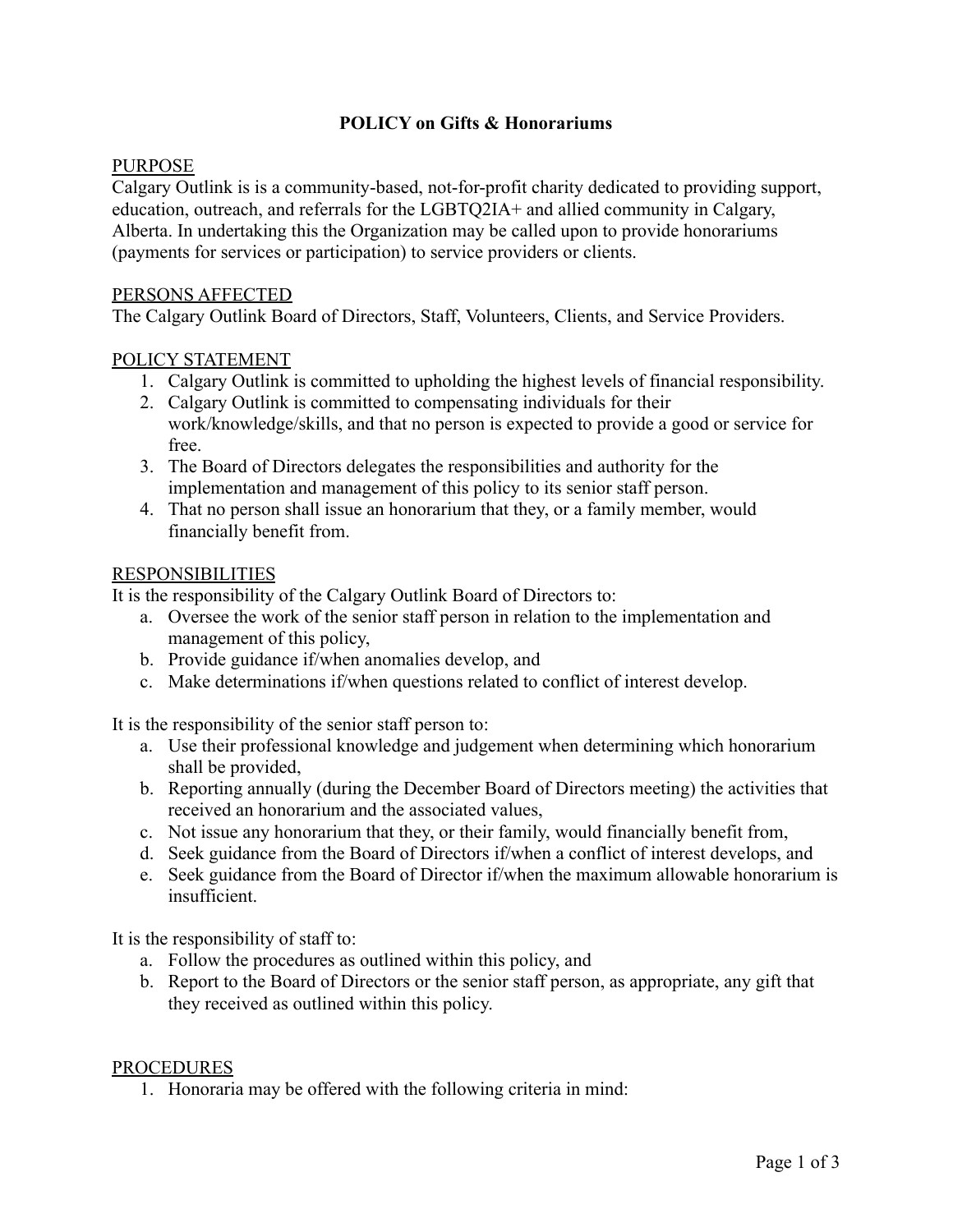| <b>Activity</b>                                                                                                               | <b>Length of</b><br><b>Time</b> | <b>Maximum</b><br><b>Dollar Value</b> |
|-------------------------------------------------------------------------------------------------------------------------------|---------------------------------|---------------------------------------|
| Workshop presentation.                                                                                                        | 1 hours.                        | \$250.00                              |
| Contribution to guidebook.                                                                                                    | Variable.                       | \$100.00                              |
| Labour intensive participation in<br>a community engagement<br>session.<br>(e.g. Sharing and being<br>emotionally vulnerable) | 1 hours.                        | \$100.00                              |
| Basic participation in a<br>community engagement session.<br>(e.g. Active Listening)                                          | 1 hours.                        | \$50.00                               |
| Supporting a community<br>engagement session, performed<br>by an external individual.                                         | 1 hours.                        | \$175.00                              |
| Completing engagement survey.                                                                                                 | 15 minutes.                     | \$25.00 Gift Card                     |

- 2. Employees shall use their judgement in assigning honorarias to activities not listed above, being mindful of the differing title and/or duties of the activity. This is a guide and other activities requiring similar qualifications can be compensated at similar rates.
- 3. Following the guidance of the City of Calgary, Indigenous Policy (CP2017-02)<sup>1</sup>, Calgary Outlink holds that "the intent of an honorarium is to provide an offering reflective of what an individual can give for receiving advice, knowledge or wisdom from a Traditional Knowledge Keeper. An authentic Traditional Knowledge Keeper will never set a fee to share advice, knowledge, or wisdom but the honorarium provided by Calgary Outlink should adequately reflect the value or the gratitude that is felt by the individual, business unit or department making the request and the ability to give. No monetary amounts have been set within this [policy] intentionally as these amounts will vary over time and project. [Staff] and [the Board of Directors] should directly consult [individuals] specifically holding an Indigenous portfolio regarding honorariums as they will work closely with Treaty 7 First Nations to determine best practices and an appropriate honorarium reflective of the request and context. Honorariums will be provided in person directly after the engagement or event is completed." Offerings of tobacco and small non-monetary gifts may be offered in addition to this honoraria.

<sup>1</sup> City of Calgary, Council Policy, Indigenous Policy (CP2017-02). Adopted on April 24, 2017. [https://www.google.com/url?sa=t&rct=j&q=&esrc=s&source=web&cd=&ved=2ahUKEwj4xfO](https://www.calgary.ca/content/dam/www/ca/city-clerks/documents/council-policy-library/cp2017-02-indigenous-policy.pdf) [Vz9byAhWKJzQIHRipCZoQFnoECAMQAQ&url=https%3A%2F%2Fwww.calgary.ca%2Fcont](https://www.calgary.ca/content/dam/www/ca/city-clerks/documents/council-policy-library/cp2017-02-indigenous-policy.pdf) [ent%2Fdam%2Fwww%2Fca%2Fcity-clerks%2Fdocuments%2Fcouncil-policy-library%2Fcp201](https://www.calgary.ca/content/dam/www/ca/city-clerks/documents/council-policy-library/cp2017-02-indigenous-policy.pdf) [7-02-indigenous-policy.pdf&usg=AOvVaw2yTomkSH41aUfldwSsjlpQ](https://www.calgary.ca/content/dam/www/ca/city-clerks/documents/council-policy-library/cp2017-02-indigenous-policy.pdf)